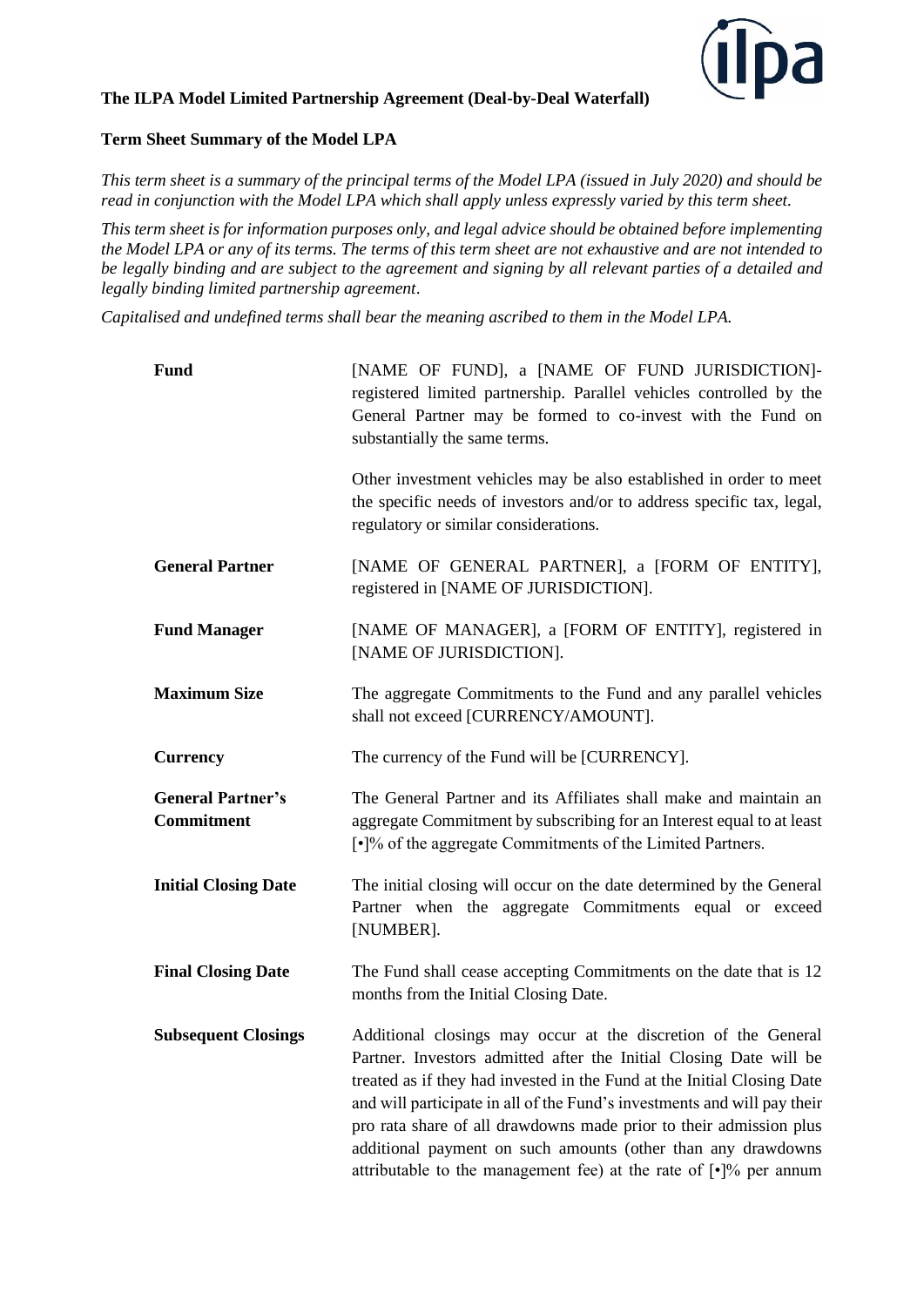(subject to appropriate adjustments for investments realised prior to their respective admission to the Fund).

- **Term of the Fund** [10] years from the Initial Closing Date, subject to two one-year extensions by the General Partner and with the prior consent of the Advisory Committee to the first extension and with the prior consent of a Majority in Interest to the second extension.
- **Commitment Period** The period from the Initial Closing Date to the [fifth] anniversary of the Initial Closing Date and subject to a one-year extension by the General Partner with the prior consent of the Advisory Committee.

The Commitment Period may be terminated earlier if all Commitments have been drawn down and invested or used to create Reserves or for the follow-on investments, or by a notice approved by [75]% in Interest.

**Investment Policy** The objective of the Fund is to provide attractive, long-term investment return by investing in a diversified portfolio of [INVESTMENT POLICY].

# **Investment Restrictions** The Fund shall only make investments if they are consistent with the Investment Policy.

Without the prior written consent of the Advisory Committee, the Fund will not invest:

- (1) [more than  $\lceil \cdot \rceil\%$  [or  $\lceil \cdot \rceil\%$  including the aggregate of any Capital Contributions for any Bridge Investments] of the aggregate Commitments in any single portfolio company];
- (2) [more than  $\lceil \cdot \rceil\%$  [or  $\lceil \cdot \rceil\%$  including the aggregate of any Capital Contributions for any Bridge Investments] of the aggregate Commitments in any one industry sector];
- (3) [more than  $\lceil \cdot \rceil\frac{9}{6}$  or  $\lceil \cdot \rceil\frac{9}{6}$  including the aggregate of any Capital Contributions for any Bridge Investments] of the aggregate Commitments in any group of Portfolio Companies that are Affiliates];
- (4) [in Portfolio Companies outside of the Target Region];
- (5) [in a Follow-On Investment [18 months] after the end of the Commitment Period]/[more than [15]% of aggregate Commitments in Follow-On Investments after the end of the Commitment Period;]
- (6) [in publicly listed securities (save for those in connection with the public offering of an existing Portfolio Company)];
- (7) [in speculative investments];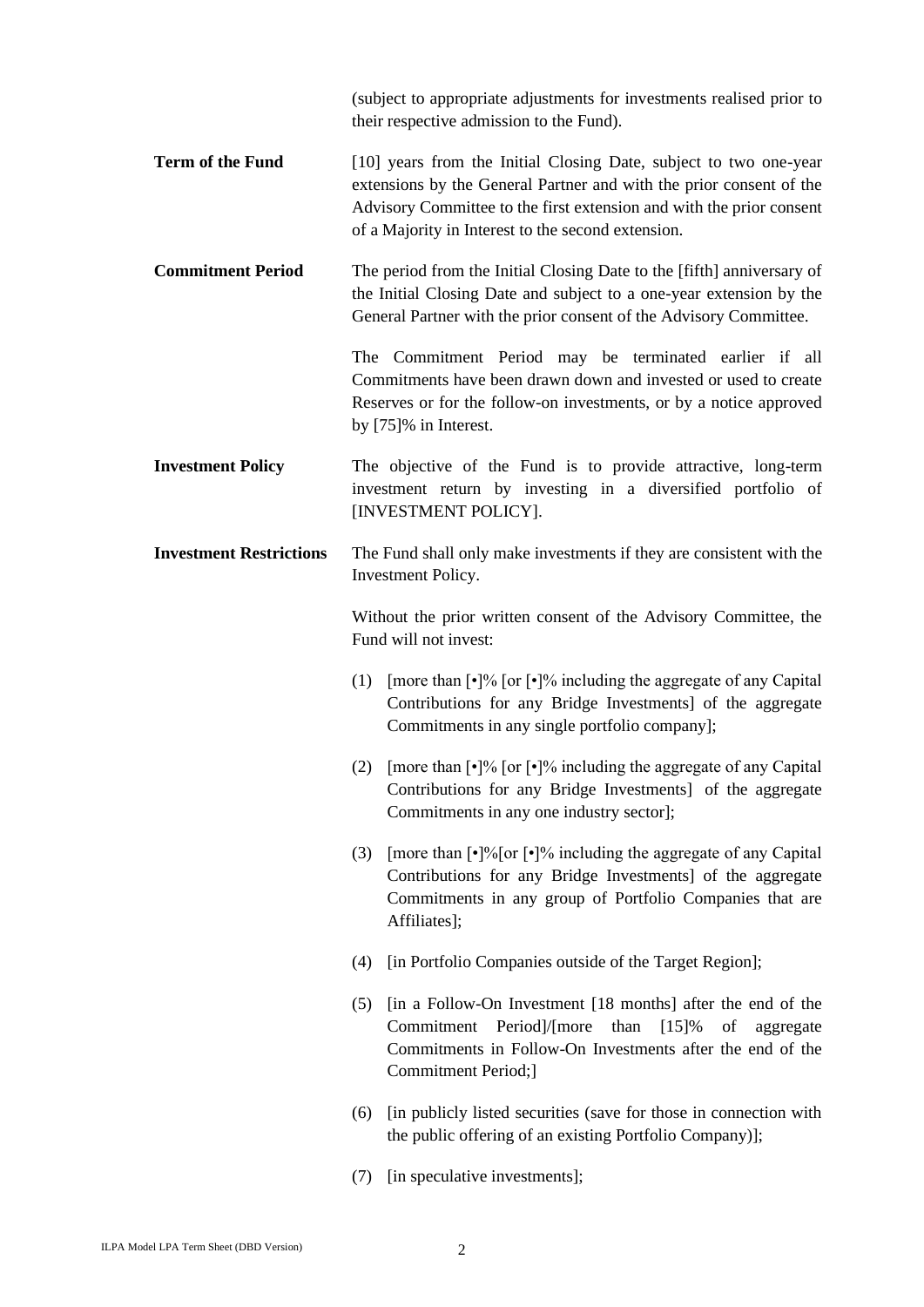- (8) [in connection with a hostile bid]; or
- (9) [in any person that charges any fee or profit share].
- **ESG** The Fund will invest in accordance with the General Partner's environmental, social and governance policy.
- **Preferred Return** Such amount as is equal to an annual rate of return of  $[e^{[1]}]\%$ compounded annually and calculated daily on the Capital Contributions made a Limited Partner, calculated from the date of receipt of such Capital Contributions by the Fund and accrual of the Preferred Return until the date of distribution or deemed distribution to such Limited Partner.
- **Distributions/Waterfall** Deal-by-deal waterfall.

Distributable Proceeds from any Portfolio Investment shall be initially apportioned among the Partners in proportion to their participation (based on relative Capital Contributions) in that Portfolio Investment. Amounts apportioned to Affiliated Partners will be distributed to that Affiliated Partner.

The amounts apportioned to all other Partners shall be distributed as follows:

- (1) first, 100% to such Partner until such Partner has received cumulative distributions equal to the sum of (without duplication):
	- a. the Capital Contributions of such Partner used to fund the cost of: (i) such Portfolio Investment, (ii) each realized Portfolio Investment (including as a realisation an extraordinary dividend, refinancing, capital restructuring or similar transaction), and (iii) aggregate Unrealized Losses; and
	- b. the Capital Contributions of such Partner used to fund the Fund Expenses (including the Management Fee);
- (2) second, 100% to such Partner until the cumulative amount distributed to such Partner hereunder is equal to the Preferred Return for such Partner;
- (3) third, either (i) [80]% to the General Partner and [20]% to such Partner, or (ii) 100% to such Partner, as appropriate until the cumulative distributions received by the General Partner with respect to such Partner hereunder equal to [20]% of the excess of (x) the cumulative amount of distributions made or being made to such Partner and to the General Partner with respect to

<sup>&</sup>lt;sup>[1]</sup> If the Fund utilises a subscription line of credit, the preferred return should be calculated from the date on which the subscription line of credit was drawn. Please refer to ILPA's Subscription Lines of Credit and Alignment of Interest: Considerations and Best Practices for Limited and *General Partners: [https://ilpa.org/wp-content/uploads/2017/06/ILPA-Subscription-Lines-of-Credit-and-Alignment -of-Interests-June-2017.pdf](https://ilpa.org/wp-content/uploads/2017/06/ILPA-Subscription-Lines-of-Credit-and-Alignment%20-of-Interests-June-2017.pdf)*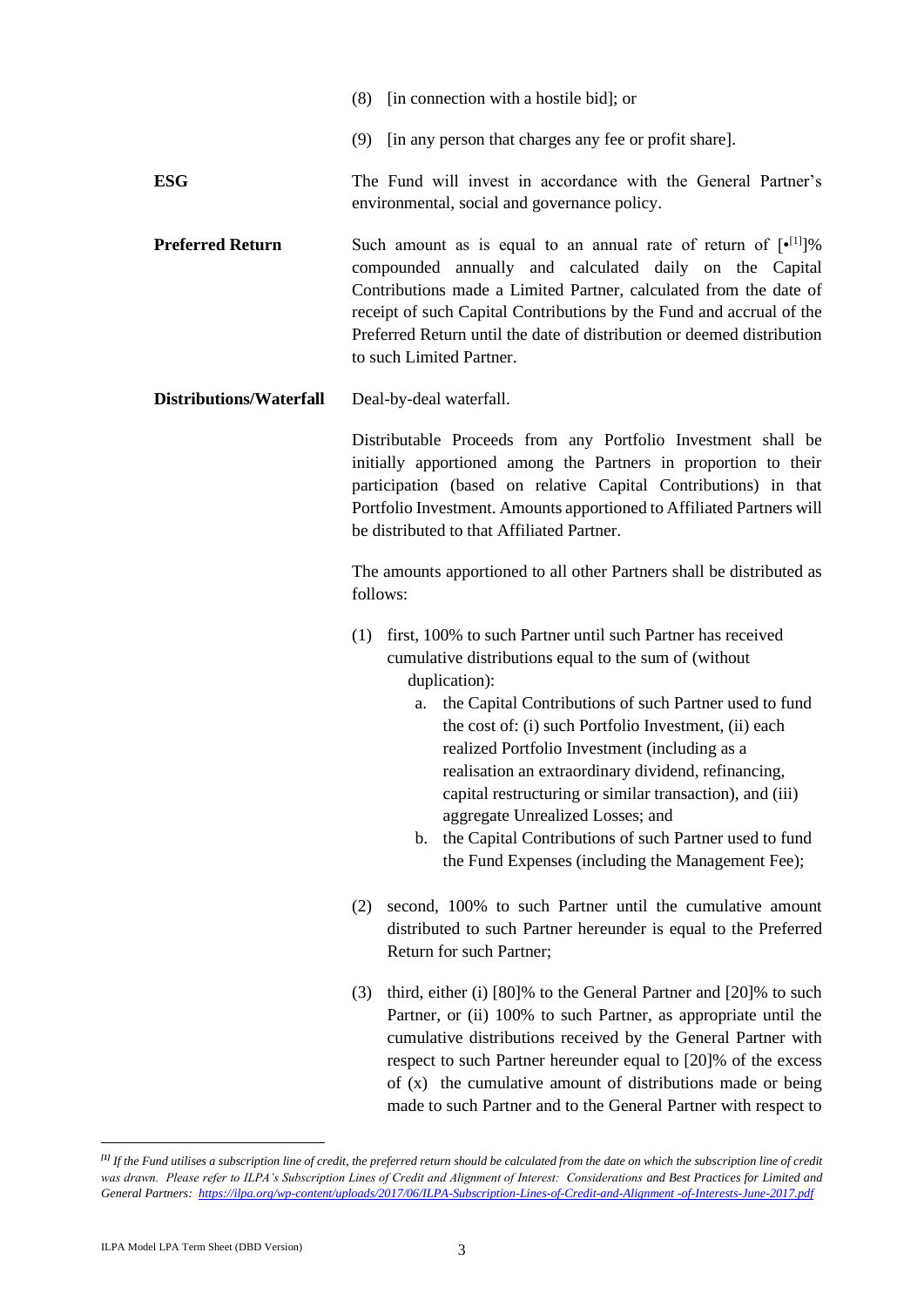|                                               | such Partner hereunder over (y) the Capital Contributions of<br>such Partner as described at step (1) above; and                                                                                                                                                                                                                                                                                                                                                                                                                                            |
|-----------------------------------------------|-------------------------------------------------------------------------------------------------------------------------------------------------------------------------------------------------------------------------------------------------------------------------------------------------------------------------------------------------------------------------------------------------------------------------------------------------------------------------------------------------------------------------------------------------------------|
|                                               | fourth, thereafter, $(x)$ [20]% to the General Partner and $(y)$ [80]%<br>(4)<br>to such Partner.                                                                                                                                                                                                                                                                                                                                                                                                                                                           |
| [Escrow]                                      | [The General Partner shall deposit [30]% of all amounts that would<br>otherwise be distributed to the General Partner as Carried Interest<br>with respect to each Partner into a separate account of the Fund until<br>such time as such applicable Partner has received aggregate<br>distributions equal to its Commitment and any Preferred Return<br>calculated on the aggregate Capital Contributions made by such<br>Partner.]                                                                                                                         |
| <b>Carried Interest</b><br><b>Undertaking</b> | The General Partner shall ensure that each partner of the General<br>Partner who is entitled to receive Carried Interest shall have entered<br>into an undertaking in favour of the Fund and for the benefit of the<br>Limited Partners to return its pro rata share of any contribution that<br>the General Partner may be due to return to the Fund, should there be<br>any excess payment of Carried Interest to the General Partner and the<br>General Partner has insufficient funds or fails to meet its return<br>obligation.                        |
| <b>Distributions in Kind</b>                  | Only cash or marketable securities may be distributed prior to the<br>final distribution following the dissolution and winding up of the<br>Fund.                                                                                                                                                                                                                                                                                                                                                                                                           |
|                                               | If a Limited Partner elects not to receive distributions of marketable<br>securities, the General Partner shall use commercially reasonable<br>efforts to sell any securities that would otherwise have been<br>distributed to such Limited Partner for cash.                                                                                                                                                                                                                                                                                               |
| <b>Drawdowns</b>                              | Notice of a drawdown to be given no less than 10 business days<br>before it is due and specifying in reasonable detail the purposes of<br>such drawdown consistent with the requirements of the ILPA Capital<br>Call and Distribution Notice Template,                                                                                                                                                                                                                                                                                                      |
| <b>Reinvestment</b>                           | In respect of each Limited Partner, the amount available for<br>drawdown shall be increased by the aggregate amount of proceeds<br>distributed to such Limited Partner that equals the amount of Capital<br>Contributions of such Limited Partner used to fund the acquisition<br>cost of Portfolio Investments realized within [twelve (12)] months of<br>their acquisition, plus Fund Expenses, Management Fees and<br>Organizational Expenses provided that such increased amount shall<br>be only used for the purpose of making Portfolio Investments. |
| <b>Bridge Investments</b>                     | The Fund may provide interim financing to, or make investments that<br>are intended to be of a temporary nature in securities of, any Portfolio<br>Company in connection with a Portfolio Investment by the Fund in<br>such company (each a "Bridge Investment").                                                                                                                                                                                                                                                                                           |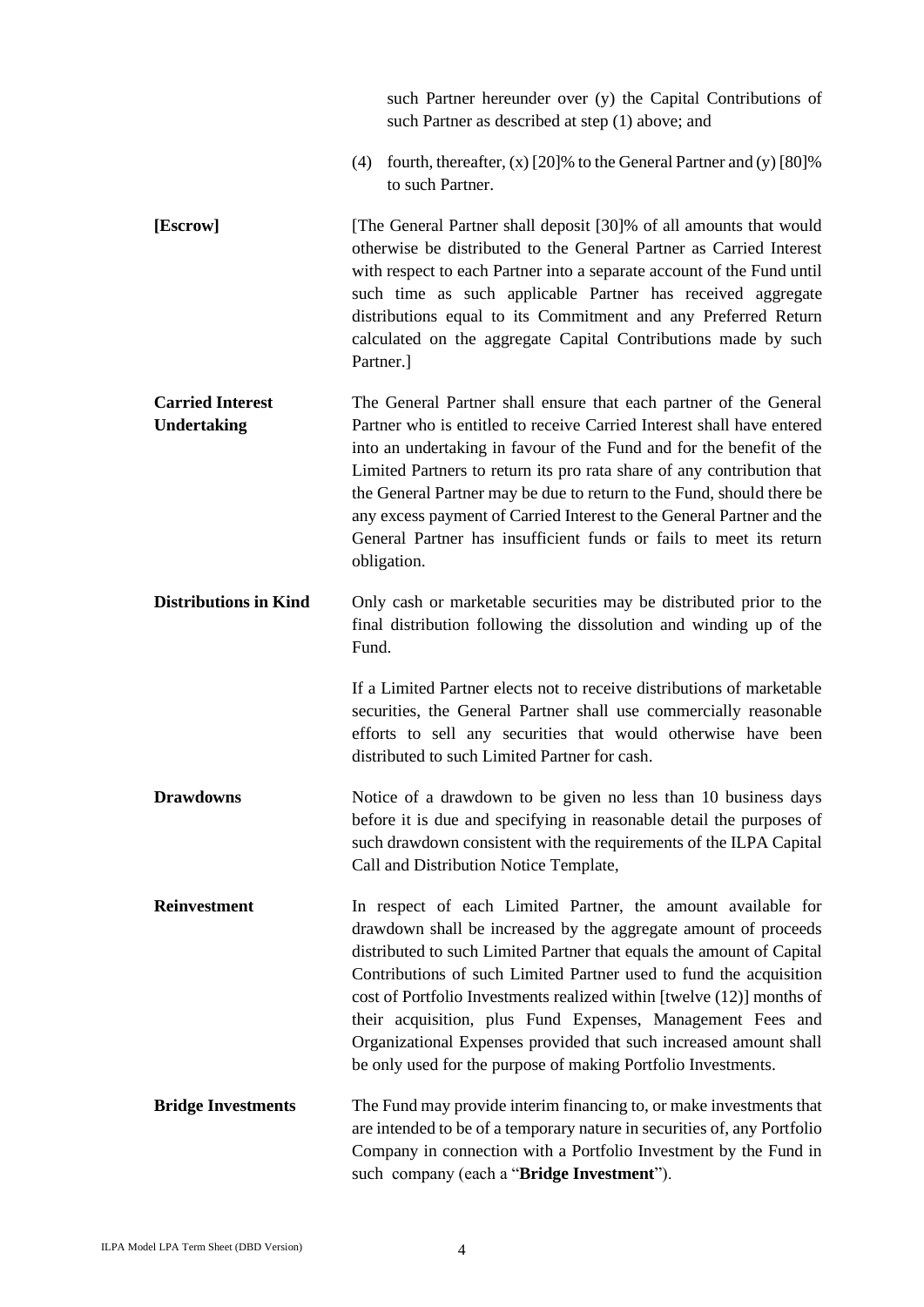|                                           | If a Bridge Investment is not repaid, refinanced or otherwise disposed<br>of prior to $[(12)]$ months from the acquisition date, it shall cease to be<br>treated as a Bridge Investment on the lapse of such $[(12)]$ month<br>period and shall be treated as a permanent Portfolio Investment<br>beginning on the date of acquisition of such Bridge Investment.                                                                                                                                                                                                                                             |
|-------------------------------------------|---------------------------------------------------------------------------------------------------------------------------------------------------------------------------------------------------------------------------------------------------------------------------------------------------------------------------------------------------------------------------------------------------------------------------------------------------------------------------------------------------------------------------------------------------------------------------------------------------------------|
| <b>Borrowing and</b><br><b>Guarantees</b> | The Fund may not borrow amounts, issue guarantees or otherwise<br>incur indebtedness except on a short-term basis for periods of less<br>than six months to finance investments pending receipt by the Fund<br>of drawdowns.                                                                                                                                                                                                                                                                                                                                                                                  |
|                                           | The aggregate liability of the Fund with respect to all borrowing,<br>guarantees and indebtedness shall not exceed the lesser of (A) [15]%<br>of the total Commitments and (B) the aggregate amount of Remaining<br>Commitments.                                                                                                                                                                                                                                                                                                                                                                              |
|                                           | [Subject to the foregoing, the Fund Manager or the General Partner<br>may establish a credit facility for the Fund with one or more financial<br>institutions, pursuant to which the Fund's obligations are secured by<br>a pledge or other grant of a security interest and the assignment by<br>the General Partner to the relevant lender of the rights of the General<br>Partner to deliver drawdown notices to the Limited Partners and to<br>enforce all remedies against Limited Partners that fail to fund their<br>respective Remaining Commitments.]                                                |
| <b>Management Fee</b>                     | The Management Fee is payable from the date the Fund acquires its<br>first Portfolio Investment (other than a Temporary Investment) to the<br>earlier of the last day of the initial term of the Fund and the<br>appointment of a liquidator other than the General Partner.                                                                                                                                                                                                                                                                                                                                  |
|                                           | Until the termination of the Commitment Period or, if earlier, when a<br>management fee begins to accrue in respect of a Successor Fund, the<br>Management Fee will be [.]% per annum of the Commitment of each<br>Limited Partner.                                                                                                                                                                                                                                                                                                                                                                           |
|                                           | Thereafter (and during any period of suspension of investments), the<br>Management Fee will be $\lceil \cdot \rceil\%$ per annum of the Capital Contributions<br>made by such Limited Partner to fund the Acquisition Cost of<br>Portfolio Investments (other than Temporary Investments), less an<br>amount equal to the Acquisition Cost of Portfolio Investments (other<br>than Temporary Investments) that have been realized (in whole or in<br>part), written off, or permanently written down to below [.]% of its<br>original Acquisition Cost as of the end of the most recent financial<br>quarter. |
|                                           | Management Fee is payable in quarterly instalments in advance.                                                                                                                                                                                                                                                                                                                                                                                                                                                                                                                                                |
| <b>Management Fee Offset</b>              | Each quarterly Management Fee instalment shall be reduced (but not<br>below zero) by an amount equal to each Limited Partner's pro rata<br>share of the aggregate amount of Fee Income paid since the preceding<br>payment date. Any excess of Fee Income will roll forward and reduce                                                                                                                                                                                                                                                                                                                        |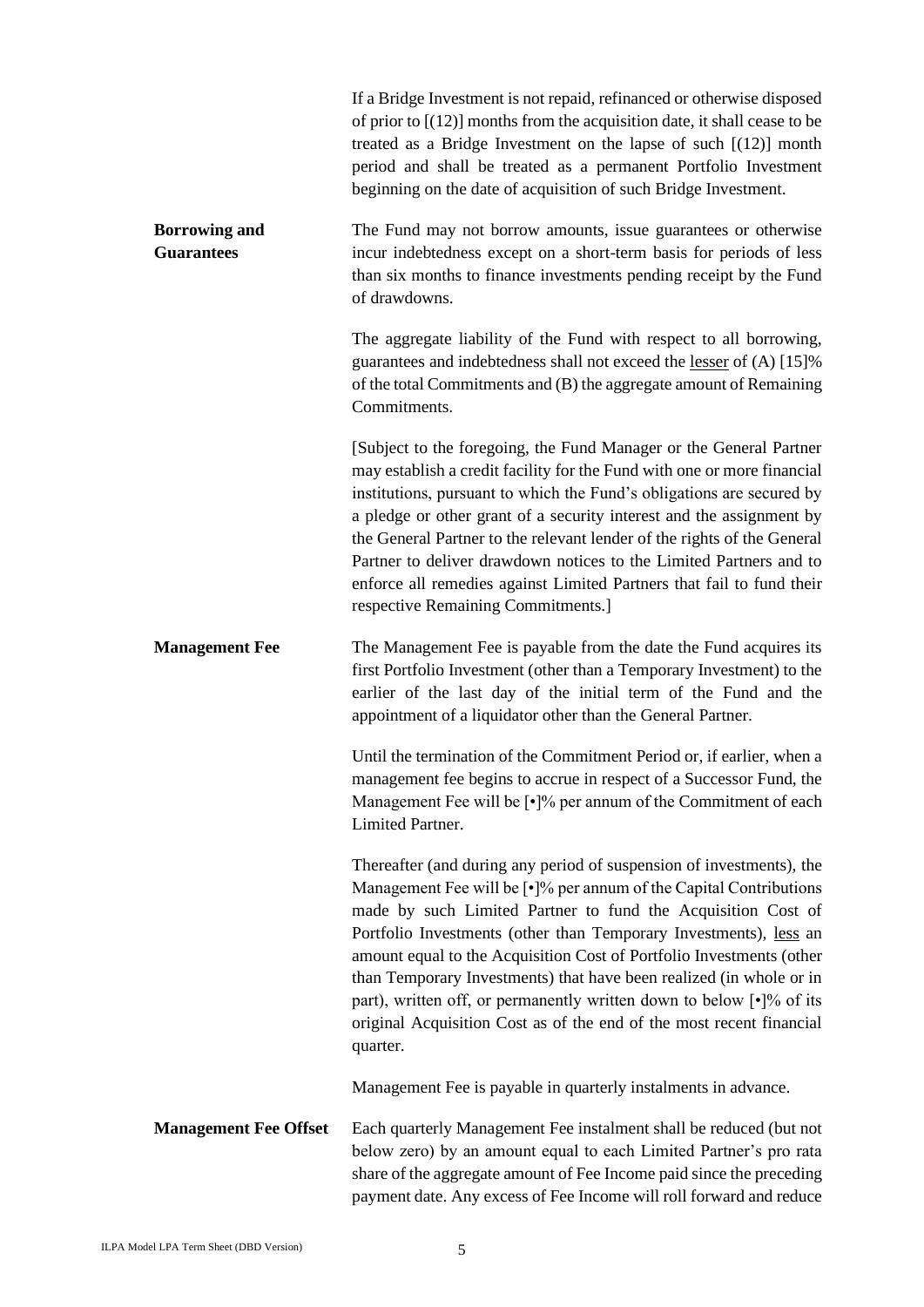|                                                           | succeeding Management Fee instalments. Any Fee Income not used<br>to reduce the Management Fee and remaining on the termination of<br>the Fund will be distributed to the non-defaulting Limited Partners in<br>proportion to their Commitments.                                                                                                                                                                                                                                                                    |
|-----------------------------------------------------------|---------------------------------------------------------------------------------------------------------------------------------------------------------------------------------------------------------------------------------------------------------------------------------------------------------------------------------------------------------------------------------------------------------------------------------------------------------------------------------------------------------------------|
| <b>Suspension of</b><br><b>Investments</b>                | Upon the occurrence of a Key Person Event or if the General Partner<br>receives a notice approved by $[\cdot]$ % in Interest, the Commitment<br>Period shall be automatically suspended and no drawdown notices<br>may be issued without Advisory Committee consent other than to pay<br>Fund Expenses, complete investments the Fund is legally bound to<br>complete, and repay indebtedness and satisfy liabilities of the Fund<br>incurred prior to such suspension.                                             |
| <b>Key Person Event</b>                                   | [•], [•], and [•] shall each be deemed to be Key Persons.                                                                                                                                                                                                                                                                                                                                                                                                                                                           |
|                                                           | Key Person Event occurs if (i) during the Commitment Period<br>[NAMES OF KEY PEOPLE OR HOW MANY OF THEM] cease to<br>devote substantially all their business time and attention to the affairs<br>of the Fund, the Fund Manager, the General Partner, [any Prior Fund],<br>and any alternative and parallel vehicles, or (ii) there is a Change of<br>Control.                                                                                                                                                      |
|                                                           | "Change of Control" means any conduct that results in (i) the Key<br>Persons ceasing to control the General Partner and the Fund Manager,<br>or (ii) the Key Persons together being legally and beneficially entitled<br>to less than [75]% of the Carried Interest. The General Partner shall<br>promptly notify the Limited Partners of any transfers by any of the<br>Key Persons of their control of the General Partner or the Fund<br>Manager or of any portion of their entitlement to the Carried Interest. |
|                                                           | The suspension will last until a Majority in Interest either (i) approves<br>in writing a remediation plan for the Key Person Event; or (ii) waives<br>the suspension either generally or with respect to one or more<br>specified investments. If no such approval or waiver is given within<br>[90 days] of the beginning of the suspension, the Commitment Period<br>will immediately terminate.                                                                                                                 |
| <b>Early Termination of the</b><br><b>Fund</b>            | The Fund may be terminated early if the Limited Partners elect to<br>terminate the Fund in a removal notice (for cause or without) (see<br>below, Removal of the General Partner); upon an event of withdrawal<br>with respect to the General Partner; or by a decree of judicial<br>dissolution.                                                                                                                                                                                                                   |
| <b>Removal of the General</b><br><b>Partner for Cause</b> | The General Partner shall notify the Limited Partners immediately<br>upon the occurrence of any Removal Conduct. After [a court has<br>confirmed that] Removal Conduct has occurred, the Limited Partners<br>by written notice approved by a Majority in Interest may elect to<br>either terminate the Fund early or remove the General Partner.                                                                                                                                                                    |
|                                                           | "Removal Conduct" with respect to the General Partner, the Fund<br>Manager, any of the Key Persons and any of their respective Affiliates                                                                                                                                                                                                                                                                                                                                                                           |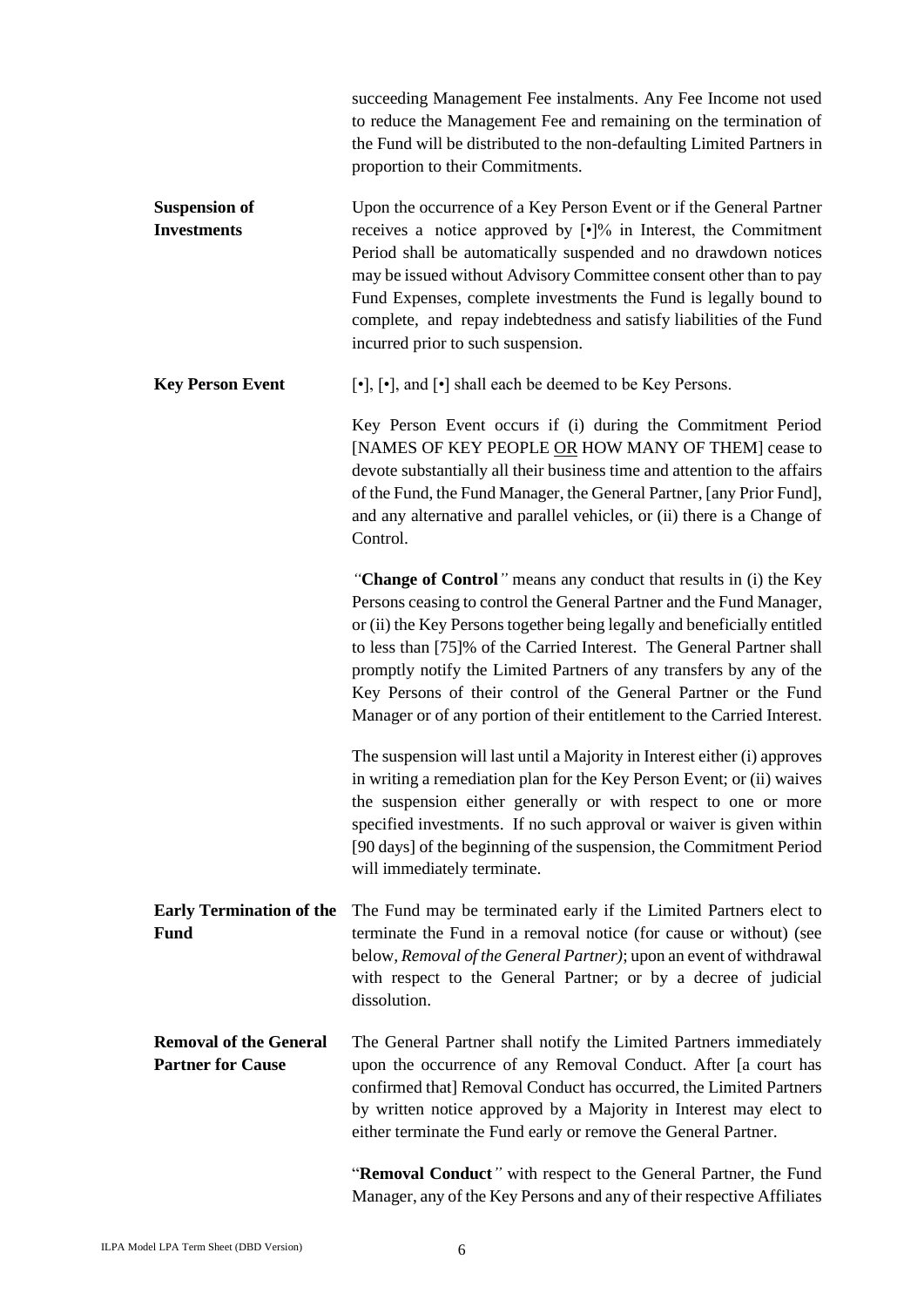| means any conduct or lack thereof amounting to: fraud, bad faith or    |
|------------------------------------------------------------------------|
| wilful misconduct; gross negligence or reckless disregard in relation  |
| to activities of the Fund; material breach of the Partnership          |
| Agreement or breach of the standard of care; material violation of     |
| securities, commodities, AML/OFAC or corrupt practice laws, rules      |
| or regulations in relation to the activities of the Fund; criminal     |
| conduct; any order, judgment or decree of any court, arbitral tribunal |
| or regulatory authority which prohibits, prevents or materially        |
| impairs such Person from carrying on its duties or performing its      |
| obligations with respect to the Fund; and with respect to the General  |
| Partner and the Fund Manager only: insolvency, administration,         |
| dissolution, liquidation, involuntary reorganization, bankruptcy or    |
| suspension of payments.                                                |
|                                                                        |

Upon the removal or termination of the Fund for Removal Conduct, the General Partner will not to be entitled to receive further carried interest distributions [and any amounts thereof retained in escrow will be distributed to the Limited Partners]. In respect of its Commitment, the removed General Partner shall be treated as a Limited Partner and it and the Affiliated Partners shall not be obliged to invest in new Portfolio Investments, should the Investors elect to appoint a new general partner and continue the Fund.

#### **Removal of the General Partner Without Cause** The Limited Partners may at any time remove and replace the General Partner or terminate the Fund by written notice approved by at least 75% in Interest.

Upon such removal or termination of the Fund, the General Partner shall be entitled to receive further distributions of Carried Interest [immediately and automatically reduced to [•]% of the Carried Interest to which it is otherwise entitled] with respect to Portfolio Investments made prior to such removal (but not with respect to any Portfolio Investment made thereafter). In respect of its Commitment, the removed General Partner shall be treated as a Limited Partner and it and the Affiliated Partners shall not be obliged to invest in new Portfolio Investments, should the Investors elect to appoint a new general partner and continue the Fund.

#### **Appointment of Replacement General Partner** A Majority in Interest may approve the appointment of a replacement general partner following the removal of the General Partner for cause or without cause.

**General Partner Clawbacks**

*Final Clawback*

If, upon the liquidation and the final distribution of the Fund, or any re-advance of any amounts pursuant to the Limited Partner Giveback after the liquidation of the Fund and final distribution to the Partners: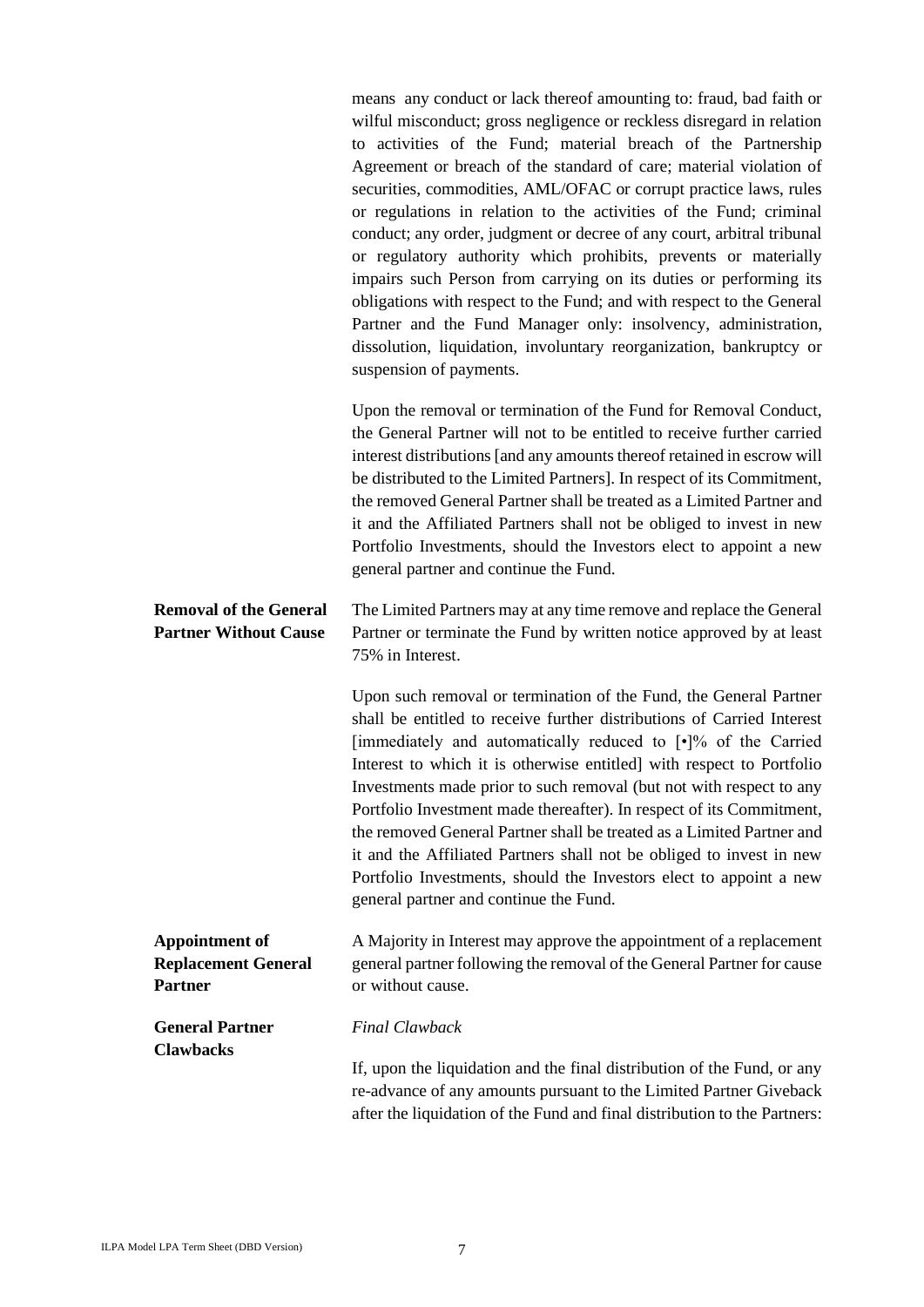- (1) the General Partner has received cumulative distributions in excess of the amount of Carried Interest distributions that it should have received; or
- (2) any Limited Partner has received distributions less than the sum of that such Limited Partner's Capital Contributions and the Preferred Return thereon,

then within 10 Business Days of such occurrence the General Partner must notify the Limited Partners of this in writing and contribute to the Fund [(firstly out of the escrow account)] the lesser of:

- (3) the greater of: (A) the amount of excess distributions received, and (B) the amount of the Limited Partner's distribution shortfall; and
- (4) the amount of distributions of Carried Interest received and attributable to such Limited Partner, less the sum of any taxes paid or payable by the General Partner (or its owners) thereon.

### *Interim Clawback*

If upon any of: the first anniversary of the end of the Commitment Period and [every year] thereafter, the date of the General Partner's removal, or any re-advance of any amounts pursuant to the Limited Partner Giveback, the General Partner has received distributions of Carried Interest, the General Partner shall calculate an amount, if any, that it would be obligated to contribute to the Fund as if the Fund had made a hypothetical final distribution of its assets on such clawback date by reference to the Value thereon as determined by the General Partner. If there are any amounts that may be required to be returned to the Fund, the General Partner will contribute them thereto (firstly out of the escrow account) within ten Business Days of such clawback date (but not more than the amount of distributions of Carried Interest received, less any taxes actually paid or payable by the General Partner (or its direct or indirect owners) thereon). The General Partner shall then cause the Fund to distribute any amount so contributed to the relevant Limited Partner.

**Limited Partner Giveback** The Fund may require the Partners to return distributions to the Fund to the extent not previously returned in an amount sufficient to satisfy all or any portion of the indemnification and other obligations of the Fund, whether such obligations or liabilities arise before or after the last day of the term of the Fund or, with respect to any Partner, before or after such Partner's withdrawal from the Fund.

> Each Limited Partner's aggregate liability under the giveback is limited to an amount equal to the lesser of: (i) [30]% of all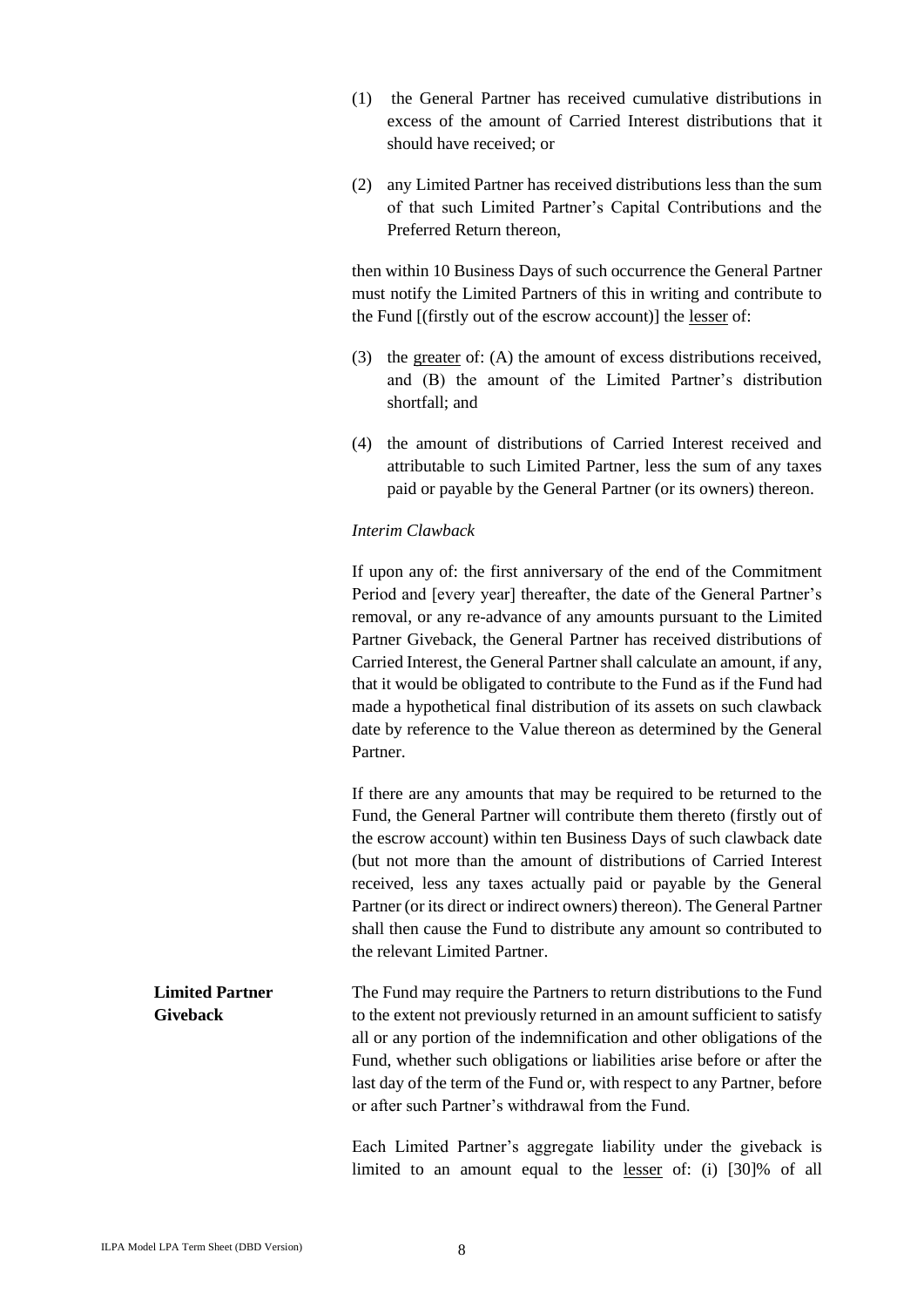|                                              | distributions received by such Limited Partner from the Fund; and (ii)<br>[25]% of such Limited Partner's Commitment.                                                                                                                                                                                                                                                                                                                                                                                                                                                                                                 |
|----------------------------------------------|-----------------------------------------------------------------------------------------------------------------------------------------------------------------------------------------------------------------------------------------------------------------------------------------------------------------------------------------------------------------------------------------------------------------------------------------------------------------------------------------------------------------------------------------------------------------------------------------------------------------------|
|                                              | No Limited Partner shall be required to return to the Fund any amount<br>distributed by the Fund to such Limited Partner after the earlier of: (i)<br>the second anniversary of such distribution (unless notified by the<br>General Partner that there are ongoing proceedings against the Fund);<br>and (ii) the second anniversary of the end of the term of the Fund.                                                                                                                                                                                                                                             |
| <b>Standard of Care</b>                      | Each of the General Partner and the Fund Manager shall manage and<br>control the Fund and its business and affairs reasonably and in good<br>faith and with care that an ordinarily prudent person in a like position<br>would exercise under similar circumstances. When exercising any<br>discretion neither of the General Partner nor the Fund Manager shall<br>place its interests or those of its Affiliates ahead of those of the Fund<br>of the Investors.                                                                                                                                                    |
| <b>Exclusivity</b>                           | Until the end of the Commitment Period, all investment opportunities<br>received by any of the General Partner, the Fund Manager, any of the<br>Key Persons or any Affiliate of any of the foregoing, will first be<br>allocated to the Fund or, when permitted, to a Successor Fund to the<br>extent that (i) such investment opportunities fall within the<br>Investment Objectives, (ii) the Fund has available undrawn<br>commitment, and (iii) the participation by the Fund in such<br>investment opportunity would be in the best interests of the Fund as<br>determined in good faith by the General Partner. |
| <b>Co-investment</b><br><b>Opportunities</b> | The Fund Manager may provide co-investment opportunities to<br>electing Investors [and/or [strategic] third parties] in accordance with<br>the General Partner's co-investment policy.                                                                                                                                                                                                                                                                                                                                                                                                                                |
| <b>Successor Funds</b>                       | Unless with the prior consent of a Majority in Interest, the General<br>Partner and the Fund Manager will not accrue management or<br>advisory fees in relation to a vehicle with investment objectives that<br>materially overlap with those of the Fund before the earlier of:                                                                                                                                                                                                                                                                                                                                      |
|                                              | the termination of the Commitment Period;<br>(1)                                                                                                                                                                                                                                                                                                                                                                                                                                                                                                                                                                      |
|                                              | the date when 80% of Commitments have been funded, invested<br>(2)<br>or committed or reserved for investment;                                                                                                                                                                                                                                                                                                                                                                                                                                                                                                        |
|                                              | the date when 60% of Commitments have been used for<br>(3)<br>investment; and                                                                                                                                                                                                                                                                                                                                                                                                                                                                                                                                         |
|                                              | the termination of the Fund.<br>(4)                                                                                                                                                                                                                                                                                                                                                                                                                                                                                                                                                                                   |
| <b>Conflicts of Interest</b>                 | The General Partner and the Fund Manager shall not (and shall ensure<br>the Fund does not) directly or indirectly knowingly undertake any<br>conduct constituting an actual or potential conflict of interest between<br>(i) the Fund, any Portfolio Investment or any Portfolio Company on<br>the one hand, and (ii) any Interested Person on the other hand                                                                                                                                                                                                                                                         |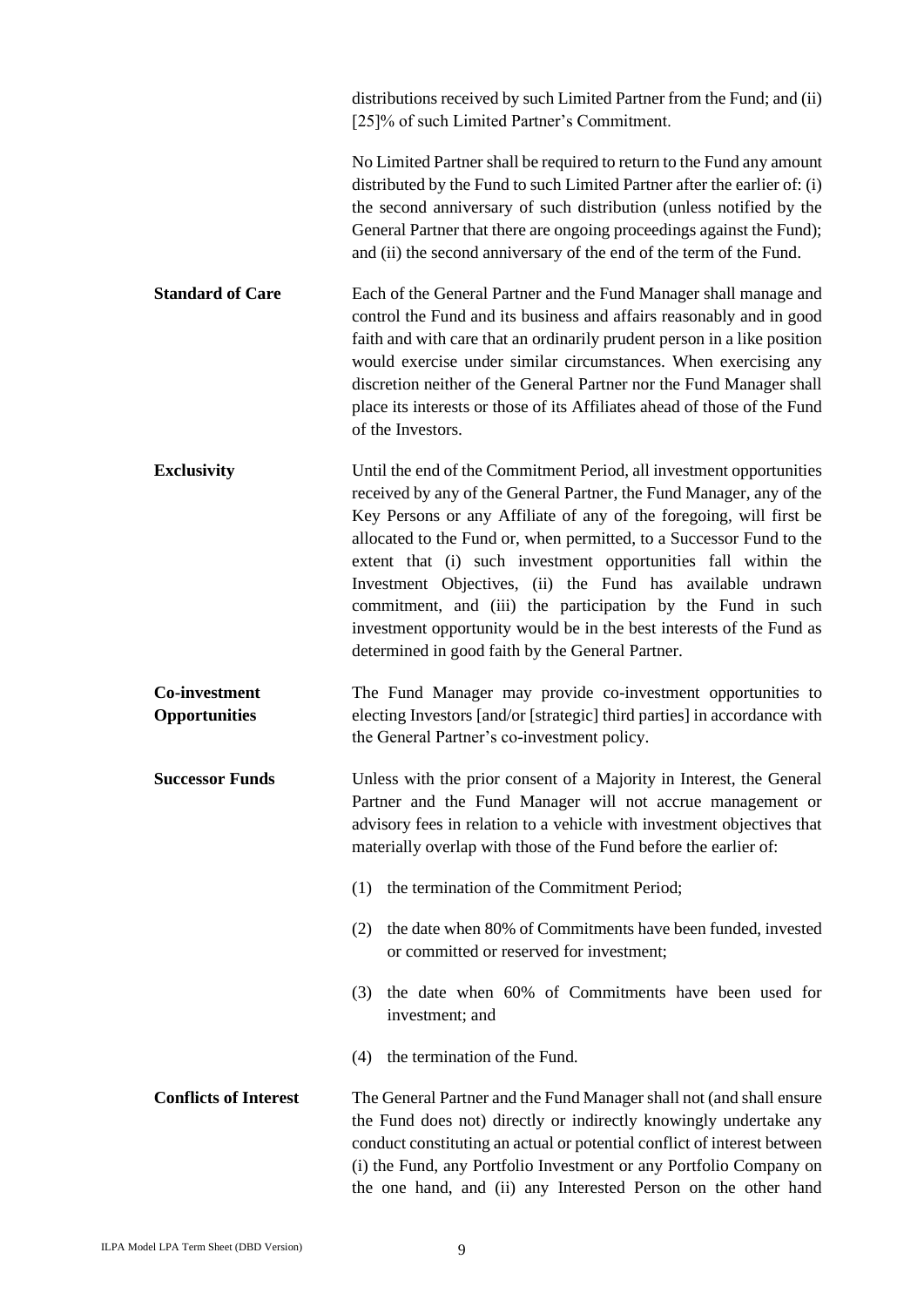(including the Fund directly or indirectly entering into any investment, divestment or other business transaction with any Interested Person whether or not on arm's length terms and conditions) without the prior written consent of the Advisory **Committee** 

Each of the General Partner and the Fund Manager must disclose all actual or material potential conflicts of interest of which it is aware to the Advisory Committee.

**Organisational Expenses** The Fund shall pay or reimburse the General Partner and its Affiliates for their pro rata share of all fees and expenses reasonably and properly incurred by any of them in connection with the formation of the Fund, including travel, meals and lodging (but not including entertainment expenses or the costs of private air travel) related thereto and the costs of compliance with the "*most favoured nation*" process, and excluding the fees and expenses of any placement agent, up to the lower of [•]% of aggregate Commitments and [•].

- **Fund Expenses** The Fund shall pay all of the Fund's pro rata share of the reasonable and properly incurred costs and expenses of the Fund (other than the General Partner Expenses) in each case to the extent not reimbursed by a Portfolio Company as follows:
	- (1) liquidation expenses of the Fund;
	- (2) sales, withholding, or other taxes, fees or similar government charges which may be assessed against the Fund;
	- (3) commissions, brokerage fees or similar charges incurred in connection with the purchase or sale of securities;
	- (4) costs and expenses of meeting with investors and of the Advisory Committee;
	- (5) expenses associated with preparation of the Fund's financial statements, tax returns and Internal Revenue Service Forms;
	- (6) all fees, costs and expenses (including attorneys' fees) relating to litigation and threatened litigation, investigation or other proceeding involving the Fund or any Portfolio Investment, including indemnification expenses;
	- (7) interest expense for credit facilities;
	- (8) fees, cost and expenses incurred in connection with the investigation, diligence, acquisition, holding, monitoring of Portfolio Investments, including broken deal expenses to the extent not borne by the co-investors;
	- (9) the Management Fee; and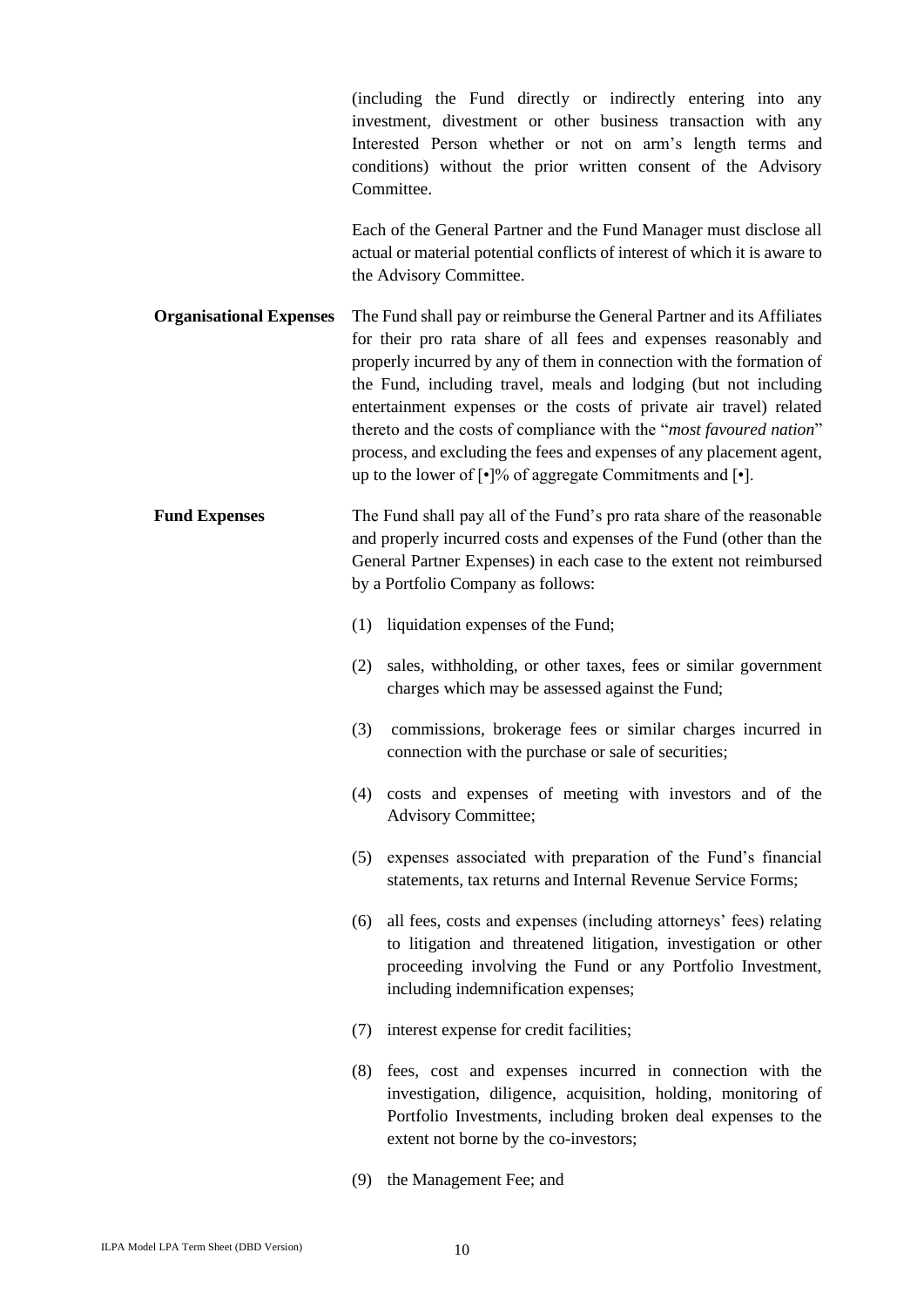(10) Organizational Expenses up to the cap.

| <b>General Partner</b><br><b>Expenses</b>  | The General Partner agrees to assume and pay, or to cause one or<br>more of its Affiliates to assume and pay, all normal operating<br>expenses attributable to the Fund's investment activities, including,<br>without limitation:                                                                                                                                                                                                                                                                                                                                                                                                                   |
|--------------------------------------------|------------------------------------------------------------------------------------------------------------------------------------------------------------------------------------------------------------------------------------------------------------------------------------------------------------------------------------------------------------------------------------------------------------------------------------------------------------------------------------------------------------------------------------------------------------------------------------------------------------------------------------------------------|
|                                            | (1) all routine, recurring expenses incident to the activities of the<br>General Partner or the Fund Manager on behalf of the Fund;                                                                                                                                                                                                                                                                                                                                                                                                                                                                                                                  |
|                                            | compensation and benefits of the officers and employees of the<br>(2)<br>General Partner, the Fund Manager and their respective<br>Affiliates;                                                                                                                                                                                                                                                                                                                                                                                                                                                                                                       |
|                                            | (3) clerical, legal, accounting and support services performed by<br>employees of the General Partner, the Fund Manager and or their<br>Affiliates;                                                                                                                                                                                                                                                                                                                                                                                                                                                                                                  |
|                                            | (4) any and all expenses incurred in maintaining the General<br>Partner's or the Fund Manager's registration as an investment<br>adviser;                                                                                                                                                                                                                                                                                                                                                                                                                                                                                                            |
|                                            | fees and expenses of the Fund's and General Partner's registered<br>(5)<br>agent and for maintaining the Fund's and General Partner's<br>registered office';                                                                                                                                                                                                                                                                                                                                                                                                                                                                                         |
|                                            | (6) costs and expenses of entertainment, including speaker fees,<br>incurred in connection with conferences or meetings;                                                                                                                                                                                                                                                                                                                                                                                                                                                                                                                             |
|                                            | office space, furniture, computers, telephones, facilities,<br>(7)<br>utilities, and communications; and                                                                                                                                                                                                                                                                                                                                                                                                                                                                                                                                             |
|                                            | all costs of remedying an Exculpation Exclusion<br>(h)<br>Indemnification Exclusion Event or Removal<br>Event.<br>any taxes or other expenses incurred by the Fund or<br>Conduct and<br>General Partner or any of its Affiliates in respect of<br>the<br>Carried<br>Interest.                                                                                                                                                                                                                                                                                                                                                                        |
| <b>Limited Partner</b><br><b>Transfers</b> | The Limited Partners wishing to transfer their interest in the Fund will<br>require the prior written consent of the General Partner which shall<br>not to be unreasonably withheld where the transfer is to an Affiliate<br>of the transferor; or certain conditions as specified in the Partnership<br>Agreement are met, including an undertaking to pay all of the Fund's<br>and General Partner's expenses relating to the transfer, and the<br>transfer not causing the Fund to become subject to any laws,<br>regulations or taxation to which the Fund, the General Partner or such<br>Limited Partner is not subject but for such Transfer. |
| <b>General Partner</b><br><b>Transfer</b>  | The General Partner may not transfer any of its interest in the<br>Fund without the prior written consent of 85% in Interest.                                                                                                                                                                                                                                                                                                                                                                                                                                                                                                                        |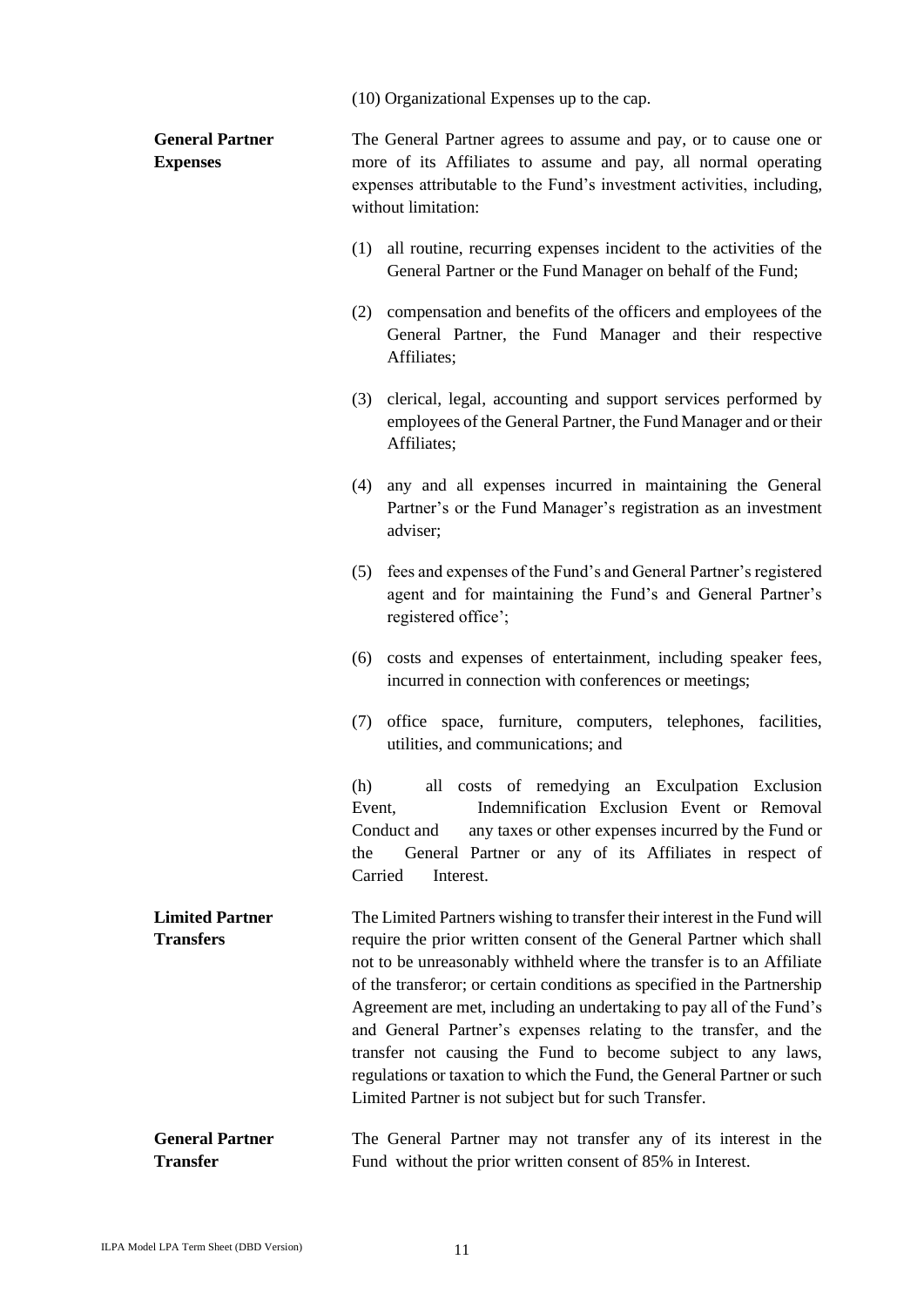# **Excused Limited Partners**

A Limited Partner may be excused from its obligation to make Capital Contributions or fund any amount from Distributable Proceeds in respect of a Portfolio Investment if:

- (1) the Limited Partner delivers to the General Partner a written notice within 5 Business Days of the relevant drawdown notice stating that the it is entitled to be excused based on its reasonable determination that the making of all or a portion of the relevant investment is reasonably likely to have a material adverse effect on such Limited Partner;
- (2) the General Partner reasonably determines that (i) such Limited Partner's making a Capital Contribution with respect to all or a portion of the relevant Investment is reasonably likely to have a material adverse effect, or (ii) the participation of such Limited Partner in all or a portion of the relevant Investment would (A) prevent the Fund from being able to consummate such Investment, (B) result in a material increase in the risk or difficulty to the Fund of consummating such Investment, (C) impose any material filing, tax, regulatory or other similar burden to which the Fund, a Portfolio Company or any Partner or its Affiliate would not otherwise be subject or (D) would otherwise cause the Fund to incur a material extraordinary expense.

If an Limited Partner does not participate in a particular Portfolio Investment, the General Partner may elect to cause the Fund to make the Portfolio Investment and may issue a revised drawdown notice to the other Limited Partners in order to increase the Capital Contributions with respect to such Portfolio Investment from such other Limited Partners in proportion to their Remaining Commitments to the extent necessary to fund the excused amount. The remaining Limited Partners will not be required to contribute an additional amount that exceeds the lesser of that Limited Partner's Remaining Commitment and [50]% of the total Capital Contributions that such Limited Partner was originally required to make.

**Defaulting Partners** If any Partner fails to make all or any portion of any Capital Contribution or any other amount required to be funded by such Partner, the General Partner will notify them in writing thereof and if the default is not remedied within [5] business days of receipt of such notice, the Partner will be designated a Defaulting Partner. All Limited Partners will be notified of any default within [30 days] of such Partner becoming a Defaulting Partner.

> Any amounts that are not duly paid on the relevant due date shall accrue interest at a rate of [10]% per annum from the Due Date until the date the Defaulting Limited Partner makes the Capital Contribution.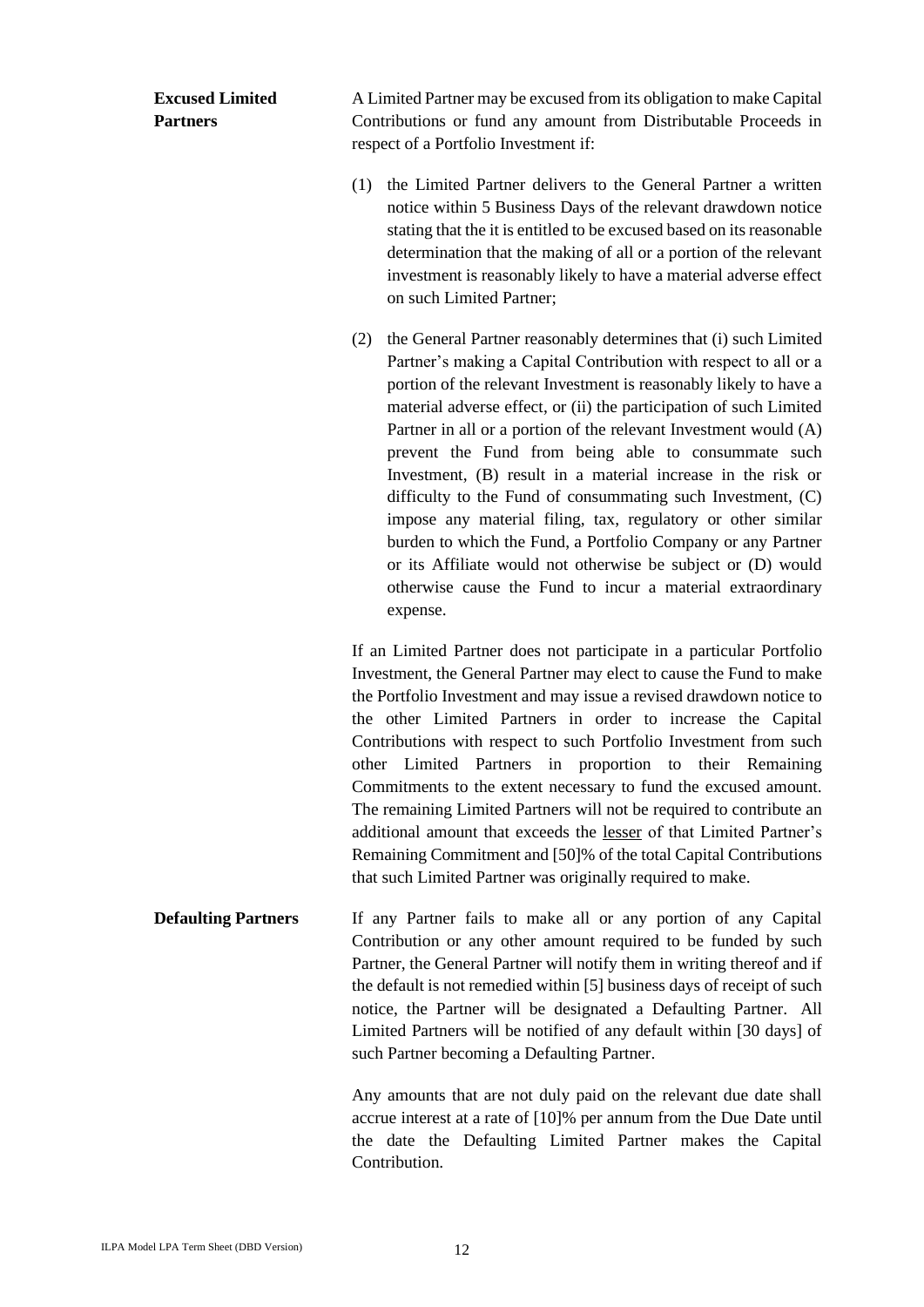|                             | The General Partner in its sole discretion pursue and enforce any and<br>all rights and remedies the Fund, the General Partner or the Fund<br>Manager may have against such Defaulting Partner at law, in equity<br>or pursuant to the Partnership Agreement, including forfeiting up to<br>100% of its Interest in the Fund without payment or other<br>consideration.                                                                                                                                                                                                       |
|-----------------------------|-------------------------------------------------------------------------------------------------------------------------------------------------------------------------------------------------------------------------------------------------------------------------------------------------------------------------------------------------------------------------------------------------------------------------------------------------------------------------------------------------------------------------------------------------------------------------------|
| <b>Advisory Committee</b>   | The General Partner will establish an advisory committee of the Fund<br>no later than by the Final Closing Date comprising of between [three]<br>and [seven] members, who shall be representatives of Limited<br>Partners (other than the Fund Manager, Key Persons, and their<br>respective Affiliates) and appointed by the Fund Manager. The<br>Advisory Committee will be invited by the General Partner to meet<br>at least once a year and may be called to meet at any time by any<br>Limited Partner who has a representative on member on the Advisory<br>Committee. |
|                             | Members of the Advisory Committee will cease being such members<br>should the Limited Partner that such person represents become a<br>Defaulting Investor or transfer its entire Commitment or otherwise<br>withdraw from the Fund.                                                                                                                                                                                                                                                                                                                                           |
|                             | The Advisory Committee shall provide such advice and opinions to<br>the General Partner as requested by the General Partner, as required<br>under the Partnership Agreement (including on conflicts of interest),<br>or as the Advisory Committee may choose to provide. The members<br>of the Advisory Committee shall not take part in the management of<br>the Fund's business. Decisions will be made by majority vote.                                                                                                                                                   |
|                             | The Advisory Committee shall be entitled to appoint professional<br>advisors at the expense of the Fund.                                                                                                                                                                                                                                                                                                                                                                                                                                                                      |
| <b>Meetings of the Fund</b> | The Fund shall have a meeting of Partners at least once each year<br>beginning in the year after the year of the Initial Closing Date. The<br>General Partner shall call additional meetings upon receipt of request<br>to do so approved by Investors representing at least [20]% of<br>Commitments.                                                                                                                                                                                                                                                                         |
|                             | The General Partner shall give at least 60 days' advance written<br>notice of any meeting to the Investors, together with a copy of the<br>agenda therefor. A copy of the minutes and any materials distributed<br>at the meeting will be made available to all Investors within [30] days<br>after the meeting.                                                                                                                                                                                                                                                              |
| Confidentiality             | Investors will be subject to obligations of confidentiality in relation<br>to the affairs of the Fund and its investments however they can<br>disclose any such information to any other Investor or representative<br>thereof; as may be required by any law, order, or regulations; in                                                                                                                                                                                                                                                                                      |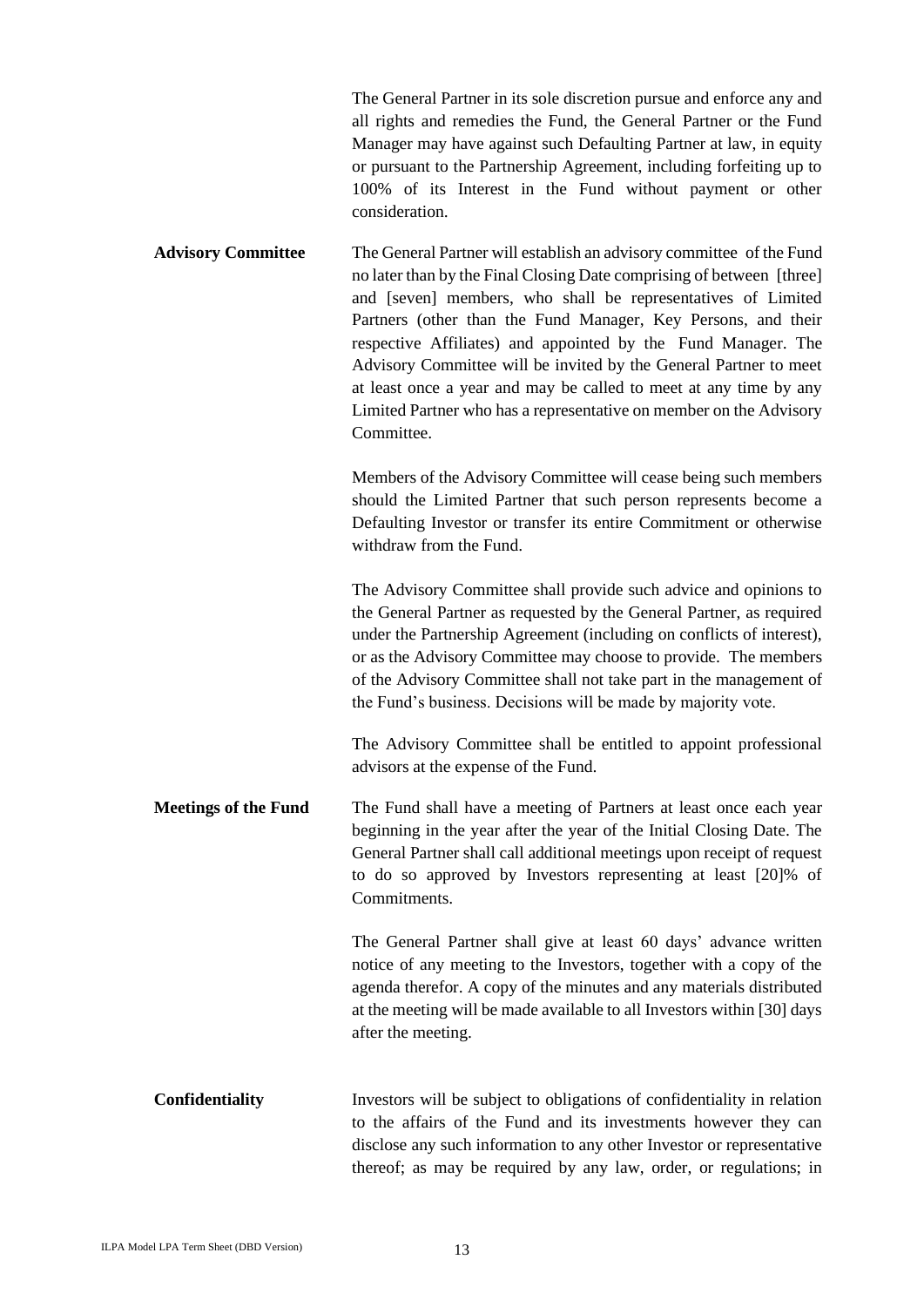connection with an audit or examination by any governmental or regulatory authority; and to its employees and professional advisers.

**Indemnification** The General Partner, the Fund Manager, their respective Affiliates, partners, members, employees and directors and officers will be indemnified out of the Fund's assets against any claims made by third parties and incurred by reason of their activities on behalf of the Fund except in respect of matters resulting from their fraud, bad faith, or wilful misconduct, gross negligence or reckless disregard, a breach of any terms of the Partnership Agreement, a violation of any laws or its bankruptcy or insolvency.

> Any Advisory Committee member will be similarly indemnified other than with respect of actions or inactions found by a court to be based upon the bad faith of such member.

**Reporting** The General Partner shall keep at the address of the Fund, the Register and full and accurate accounts of the transactions of the Funds until the final liquidation of the Fund and for at least seven years thereafter.

> The books, accounts and records of the Fund as of the end of each fiscal year shall be audited by the auditor.

> Within 90 days of the end of each Fiscal Year the General Partner will provide to Limited Partners a financial report audited by the Auditor as of the end of such Fiscal Year, prepared in compliance with GAAP, which shall include, among other things, (i) the audited financial statements of the Fund, (ii) confirmation that the amounts of Management Fee and Carried Interest that have been distributed, the amount of Carried Interest retained in the escrow account and the amounts of any Fee Income applied to reduce the Management Fee in accordance with the Management Fee offset are correct, and (iii) each Limited Partner's closing capital account balance as of the end of such Fiscal Year.

> Within 45 days of the end of each calendar quarter (commencing with the first full calendar quarter after the date of the first Drawdown) the General Partner will provide to Limited Partners, an unaudited report as of the end of such quarter made up in compliance with GAAP.

> The General Partner will also provide to each Limited Partner, together with the financial reports:

- (1) descriptive investment information with respect to each Portfolio Company;
- (2) the results of operations of each Portfolio Company;